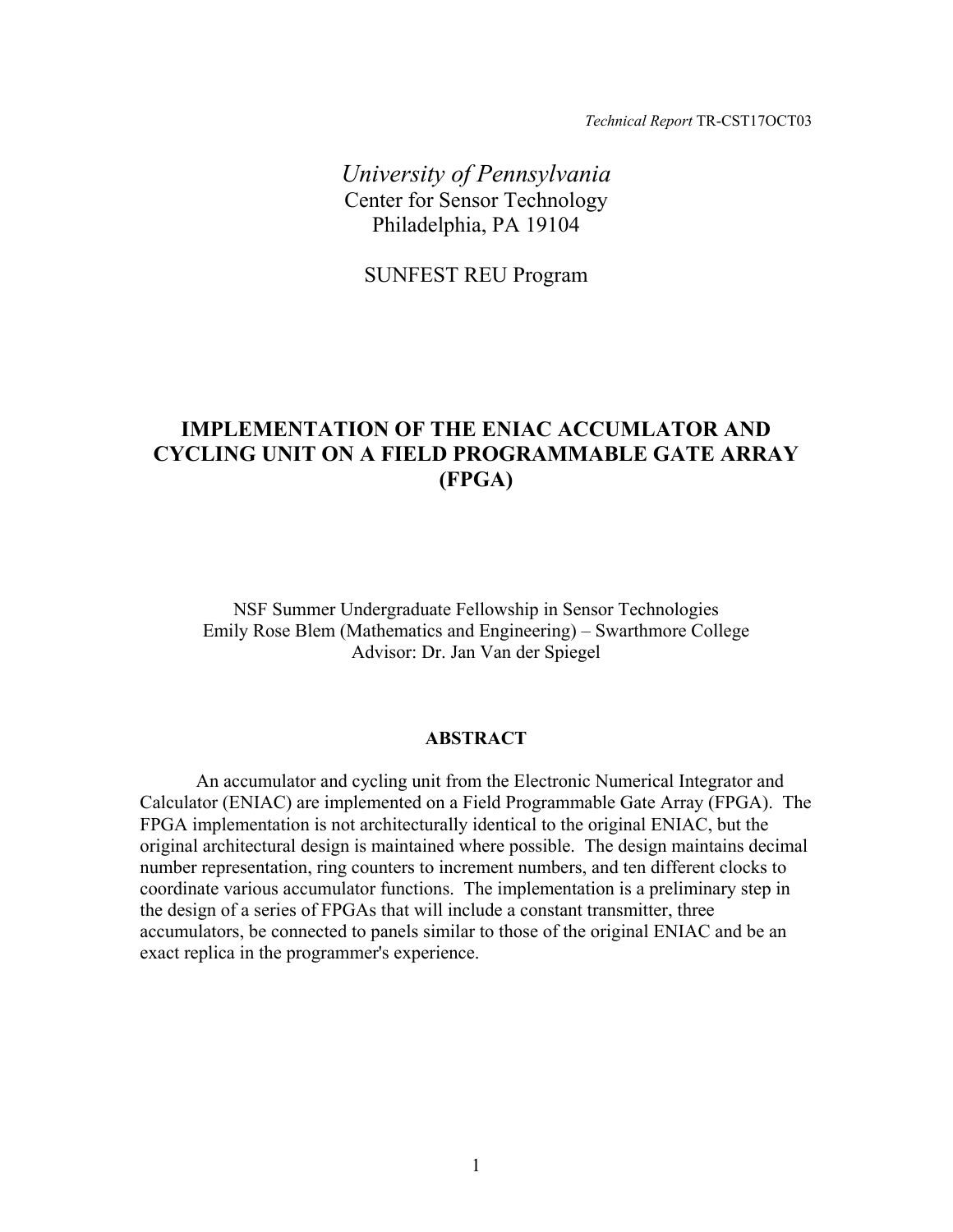## **Table of Contents**

IMPLEMENTATION OF THE ENIAC ACCUMLATOR AND CYCLING UNIT ON A FIELD PROGRAMMABLE GATE ARRAY (FPGA) Emily Rose Blem (Mathematics and Engineering) – Swarthmore College Advisor: Dr. Jan Van der Spiegel

|                | <b>INTRODUCTION</b>    |     |
|----------------|------------------------|-----|
|                |                        |     |
|                | 12<br>VHDL.            |     |
|                | 13                     |     |
| $2^{\circ}$    |                        |     |
|                | 2.1                    |     |
|                | 2.2                    |     |
|                | 23                     |     |
|                | 2.4                    |     |
|                |                        | -9  |
|                |                        |     |
|                |                        |     |
|                |                        |     |
|                |                        |     |
|                | 2.4.6 LED <sub>s</sub> |     |
|                |                        |     |
| 3              |                        |     |
| $\overline{4}$ | <b>RESULTS</b>         |     |
| 5              |                        |     |
| 6              | <b>CONCLUSIONS</b>     | 19  |
| 7              |                        | 19  |
| 8              | <b>REFERENECES</b>     |     |
| 9              | <b>APPENDICES</b>      | .20 |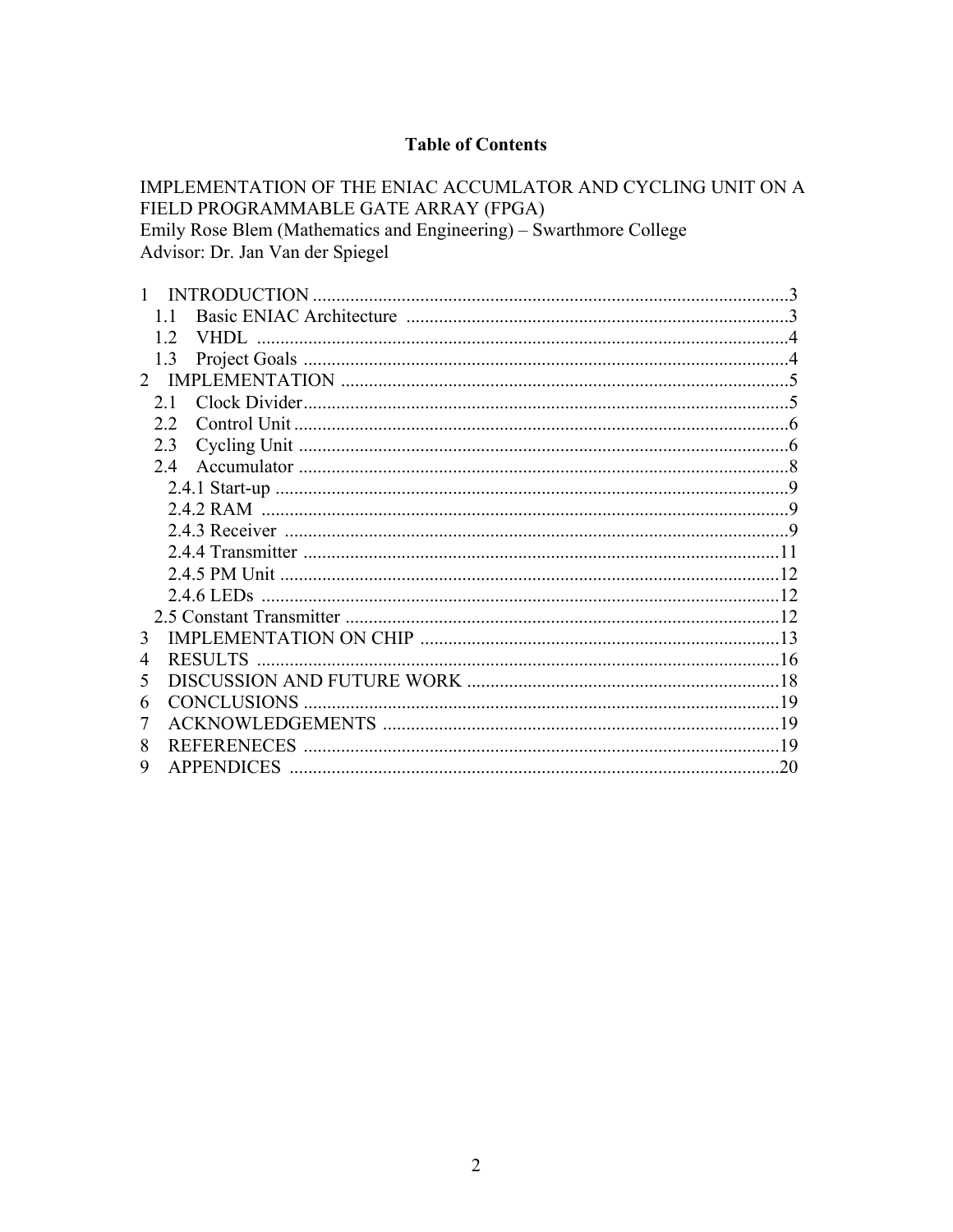#### **1. INTRODUCTION**

Completed in 1946, the ENIAC (Electronic Numerical Integrator and Calculator) was the first general use electronic computer. It was re-created in 1997 on a silicon chip using CMOS technology at Moore School of Electrical Engineering at the University of Pennsylvania, and this paper explores implementation of the ENIAC on a series of Field Programmable Gate Arrays (FPGAs). The accumulator and cycling units have been implemented on an FPGA. The FPGA implementation is not architecturally identical to the original ENIAC, but the original architectural design is maintained where possible. The series of FPGAs will be connected to panels similar to those of the original ENIAC and be an exact replica in the programmer's experience. While the ENIAC-on-a-Chip demonstrated technological advances over the past 50 years, the FPGA implementation allows users to program as if they were interacting with the original ENIAC and serves as a valuable historical teaching tool.

The original ENIAC (Electronic Numerical Integrator and Calculator) was introduced as a tool for ballistics calculations as well as the first electronic general use computer. It was originally designed to calculate weapons firing tables for the Ballistics Research Laboratory during World War II. However, it was not completed in time for this purpose, and its first calculations were for nuclear research. This original ENIAC filled a room that was approximately 1800 square feet and contained thousands of components. The computer broke down an average of once every 5.6 hours, mostly because of its more than 40,000 vacuum tubes [1, 2]. The ENIAC was dismantled upon obsolescence, and the programming panels lent to various museums in celebration of the advance represented by the ENIAC.

In 1997, a team at Penn reconstructed the ENIAC, preserving the original architecture, onto a microchip as a tribute to the advances since the first computer. The microchip reproduction did not, however, preserve the original programming interface but instead required a software interface to program the chip. This paper describes a new implementation of the ENIAC on a series of FPGAs (Field Programmable Gate Arrays) to be controlled by panels similar to those used in the original ENIAC. FPGAs are logic devices that can be programmed using either graphical schematics of logic gates or VHDL code (described below). For this project, a Xilinx Spartan IIe FPGA was programmed using VHDL code and the ISE 5 software package. The FPGAs were interfaced with a custom-designed printed circuit board (PCB) for the input and output functions. The project goal is to preserve as much of the original structure as possible while maintaining the original user interface.

## **1.1 Basic ENIAC Architecture**

A computer's architecture encompasses all the decisions made in the design process, such as number format, program structure, and data transfer system. The ENIAC had 30 individual units coordinated by digit and pulse trunks, equivalent to modern data and address buses. While modern architectures use a binary format to express numbers, the original ENIAC used decimal numbers. Numbers were transmitted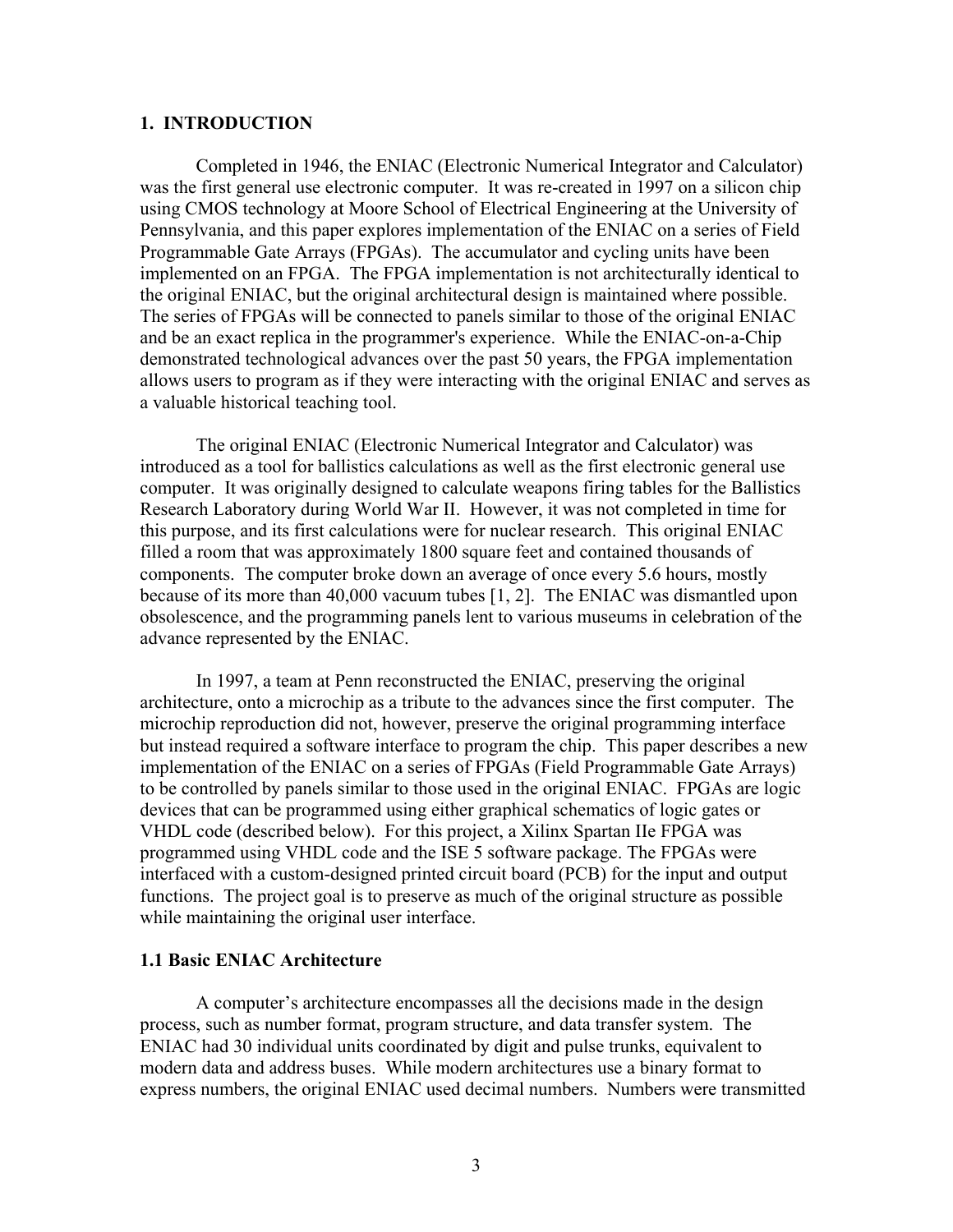as pulses over the digit trunk, with one physical wire or line per digit. The digit trunk had 11 lines (wires), with 10 wires were for digits and a single wire or line for number sign information. Twenty of the units were accumulators; they could add or subtract a number from the number previously stored in the unit. Other units included a master programmer, initiating unit, function generators, multipliers, a divider and square rooter, a cycling unit, and input and output devices. The accumulator, cycling unit, and constant transmitter are discussed in detail in Section 2.

### **1.2 VHDL**

 VHDL is the acronym for Very High Speed Integrated Circuit (VHSIC) Hardware Description Language. It is a hardware description language supported by software packages such as ISE to design circuitry for implementation on logic devices. Logic devices are used to hardwire a program rather than implementing a software program on a general purpose platform. Logic circuit layouts were originally designed by hand and then built from individual components. The design process then shifted to drawing schematics with logic gates on a computer, and VHDL was eventually introduced to allow the user to program a logic device (FPGA in this case) using a lowlevel programming language. The VHDL compiler converts code into an arrangement of logic gates that the computer can then program onto a logic device. VHDL code is clean, portable, fast to design, and easy to simulate.

 The top layer of a system designed using VHDL contains port statements for each entity that makes up the system. The output of one entity is connected to the input of another through the assignment of both the input and output to the same signal. Signals are declared within entities (or within the top-level port statement) and act like wires between components. Port statements allow entities to be connected to each other and to outside inputs and outputs.

 Within an entity, there is a port statement and an architecture. The entity port statement declares inputs and outputs. The entity architecture contains the code that affects entity outputs. Since VHDL is a hardware description language, it acts like a circuit: all lines of code are run concurrently. Sequential statements, like those in most software programming languages, can be run within processes. Processes are updated each time that one of the variables upon which they are dependent changes, and generally contain a series of if statements. If statements can be dependent upon events in the variable value; they are run once when a change is detected in the variable. If a variable is used on the rising or falling edge, it is considered a clock. Each process can check for events in only one variable (although it can check the value of many variables), and variables can be modified within only one process.

#### **1.3 Project Goals**

The design constraints for the ENIAC reconstruction require maintenance of the spirit of the original architecture. Each of the original units of the ENIAC is designed in a separate VHDL file, to be implemented on a separate FPGA chip. FPGA chips have a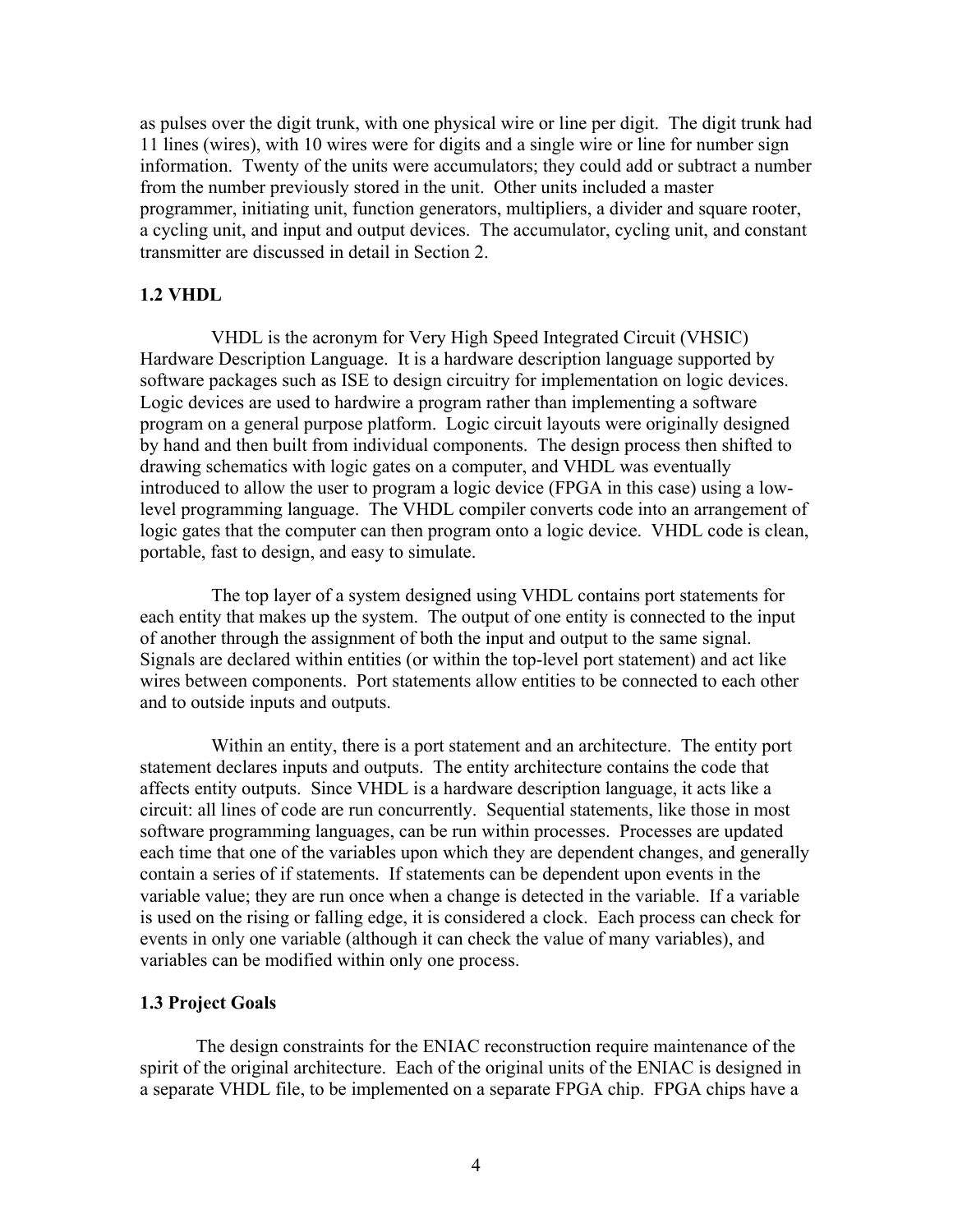limited number of input and output lines, and to minimize the lines required, a cycling unit is implemented on each chip. The control unit produces a synchronizing clock and pulse, which are transmitted to each unit for pulse generation. The 10 different signals produced in the cycling unit are, as in the original ENIAC, used to control different processes. The project's final product will be a constant transmitter, cycling unit, initiating unit, and three accumulators implemented on FPGAs with an interface of switches and dials very similar to the original ENIAC. The paper below describes implementation of a clock divider, control unit (part of the initiating unit), cycling unit, and accumulator on a single FPGA as a preliminary step in the project.

#### **2. IMPLEMENTATION**

The design implemented on the FPGA has nine components. The clock divider slows down the oscillator included on the Digilent Digilab Board. The control unit starts and stops the clock provided to the cycling unit based on external operation mode settings. The cycling unit generates the pulse train. The start up unit reads in switches, saves their settings to RAM, and takes care of other output functions. The receiver updates digit values based upon received pulses and switch settings, which are displayed by the LED unit in real time. The sign unit keeps track of the current sign and the transmitter converts the values stored in digit registers to pulses on the digit trunks. Interaction between components is shown in Figure 1 and individual components are described in detail below.



Figure 1: Interaction between units of the accumulator. Yellow lines are internal connections and blue lines are input and output lines.

## **2.1 Clock Divider**

The ENIAC ran at 5000 addition cycles per second, or about 100 kHz, where one addition cycle is 20 pulses long. The Xilinx IIe FPGA is mounted on a Digilab II XL board with a 50 MHz oscillator. To make the LED display easier to follow, the clock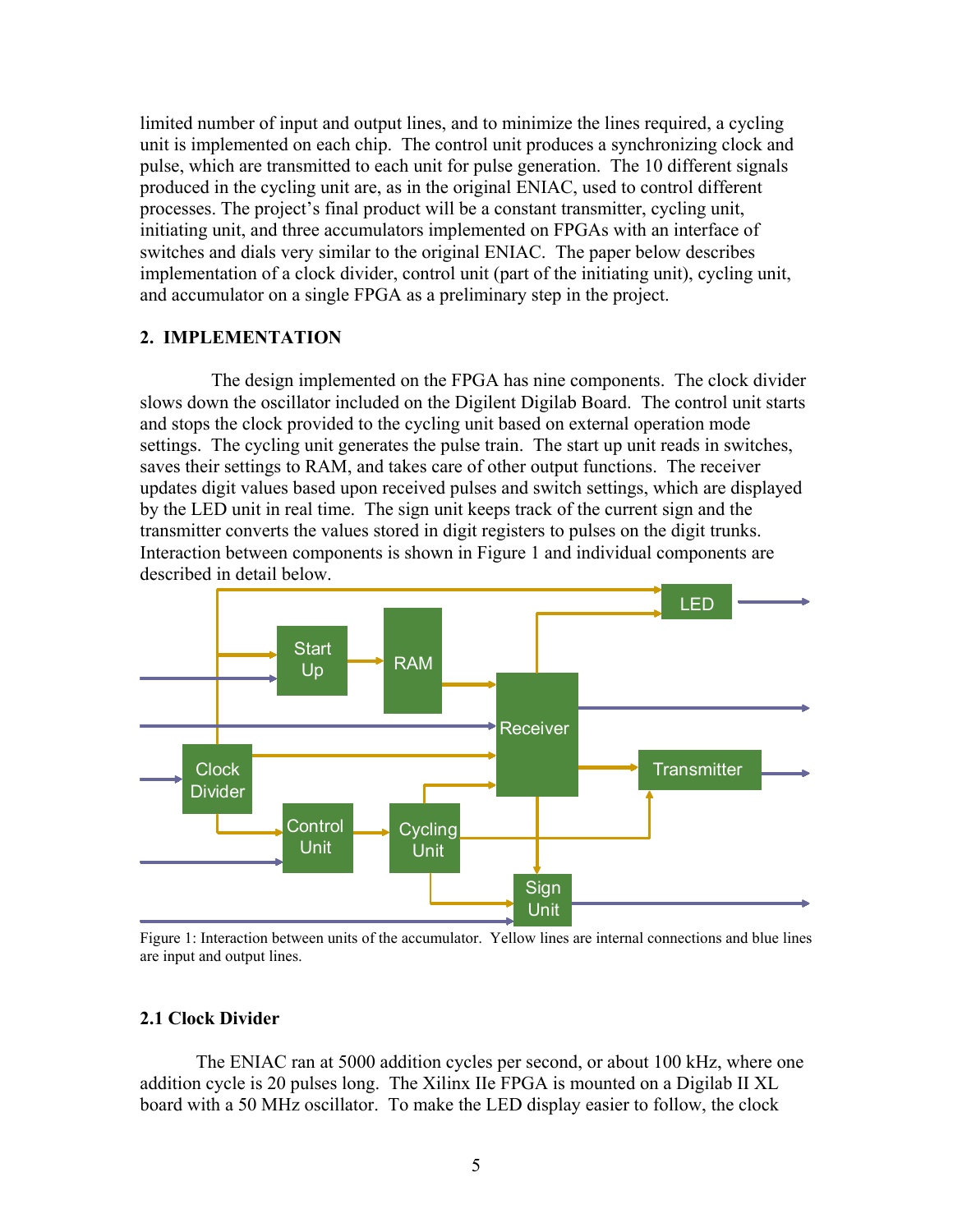was slowed down to 10 pulses per second with a clock divider. The clock divider uses a counter to slow down the clock and preserves a 50% duty cycle.

#### **2.2 Control Unit**

The original ENIAC had one cycling unit that provided a pulse train to all other units. To minimize input and output connections between chips, the FPGA implementation generates a pulse train in each unit. The units are synchronized using a control unit that outputs the clock used by the cycling units in each accumulator, based upon the operation mode. The ENIAC has three operation modes: continuous, addition cycle, and pulse mode. Continuous mode is most commonly used for actual computations, while the other two modes are for debugging purposes. Pulse mode proceeds pulse by pulse, and the user must push an advance button between each pulse. Addition cycle mode runs for 20 pulses and then waits for the user to push the advance button before proceeding to the next 20-pulse cycle. The control unit starts and stops the output clock based upon these three modes and also outputs a synchronizing pulse once per addition cycle (at the same time as the cpp, central programming pulse) to ensure all units are at the same place in the cycle. The control unit uses a combination of "if" statements and counters to operate in the correct mode and output synchronization pulses at the correct time.

## **2.3 Cycling Unit**

The ENIAC's cycling unit generates a pulse train with 10 individual signals. The pulse train is available to each unit of the system, and each signal acts as a clock to trigger internal operations. To minimize input and output connections in the FPGA implementation, each unit generates its own pulse train, using a synchronized clock, once per cycle pulse from the control unit (described above). The cycling unit is a state machine with 100 individual states, divided into 20 main states with five sub states each. The 20 main states are based upon the partition of the original ENIAC's pulse train into 20 time divisions, as shown in Figure 2 below. Pulses do not, however, necessarily occur at the beginning of one of these 20 divisions. The further division of each main state into five sub states provides the necessary resolution to produce a pulse train identical to the original. Pulses are generated by setting signals high during some sub states and low during others.

The cycling units on each unit are not identical to that of the original ENIAC. Since the operating modes are taken care of by the control unit, the individual control units do not have operating mode controls built into them. They do, however, look for the synchronizing pulse from the control unit. The synchronizing pulse arrives at the same time that the cycling unit is generating the cpp, and the cycling unit waits until the reception of the synchronizing pulse before proceeding. The accumulator does not require four of the clocks produced by the cycling unit (4P, 2P, 2'P, and 1P), and space constraints prompted their removal from the cycling units designed for the accumulators. The constant transmitter will, however, require these four clocks, and the cycling unit for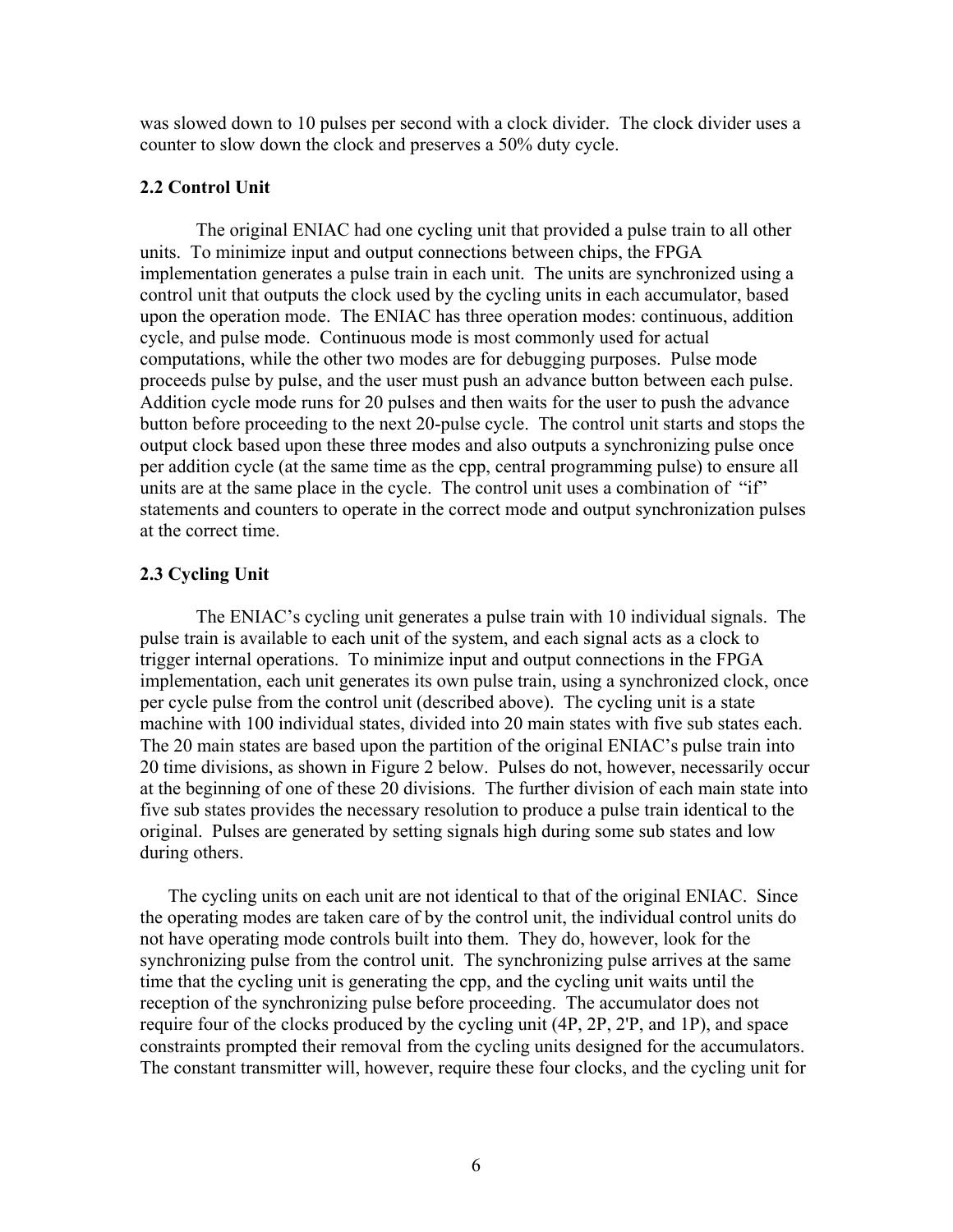the constant transmitter contains those pulses. The clocks used in the accumulator are described below:

- 10P The tenp clock cycles through each digit register during digit transmission.
- 9P The ninep clock is used for digit transmission, reception, and sign unit operation. The ninep clock is gated to transmit the correct number of pulses in the transmitter, is monitored to check for incoming pulses in the receiver, cycles the sign unit when the number being received is negative, and is gated to transmit ninep pulses on the sign line of the digit trunk when a negative number is transmitted.
- 1'P The onepprime clock is used to correct numbers sent in nine's complement. It is either added to the least significant digit of the number being transmitted by the transmitter, or to the unit's digit upon reception if the clear correct switch is set for the current program.
- cpp The cpp, or central programming pulse, synchronizes program flow. It is generated by both the cycling unit and the control unit. Since the control unit is specific to the FPGA implementation, it was not used in the original ENIAC. The cpp generated by the control unit is called "synchpulse." The cycling unit on each accumulator waits for the synchpulse before generating its own cpp. This keeps all cycling units synchronized. The cpp generated by the cycling unit also waits for reception of a cpp from the last active unit. The line on which this cpp is received indicates which program to use, and ensures that each unit waits for the last operation to complete before beginning a new operation.
- ccg The ccg, or clear correct gate, lasts seven pulse cycles and allows carries to occur after receiving pulses.
- rp The rp, or reset pulse, is used to reset various registers and prepare for the next cycle.



Figure 2: Pulse trains [1].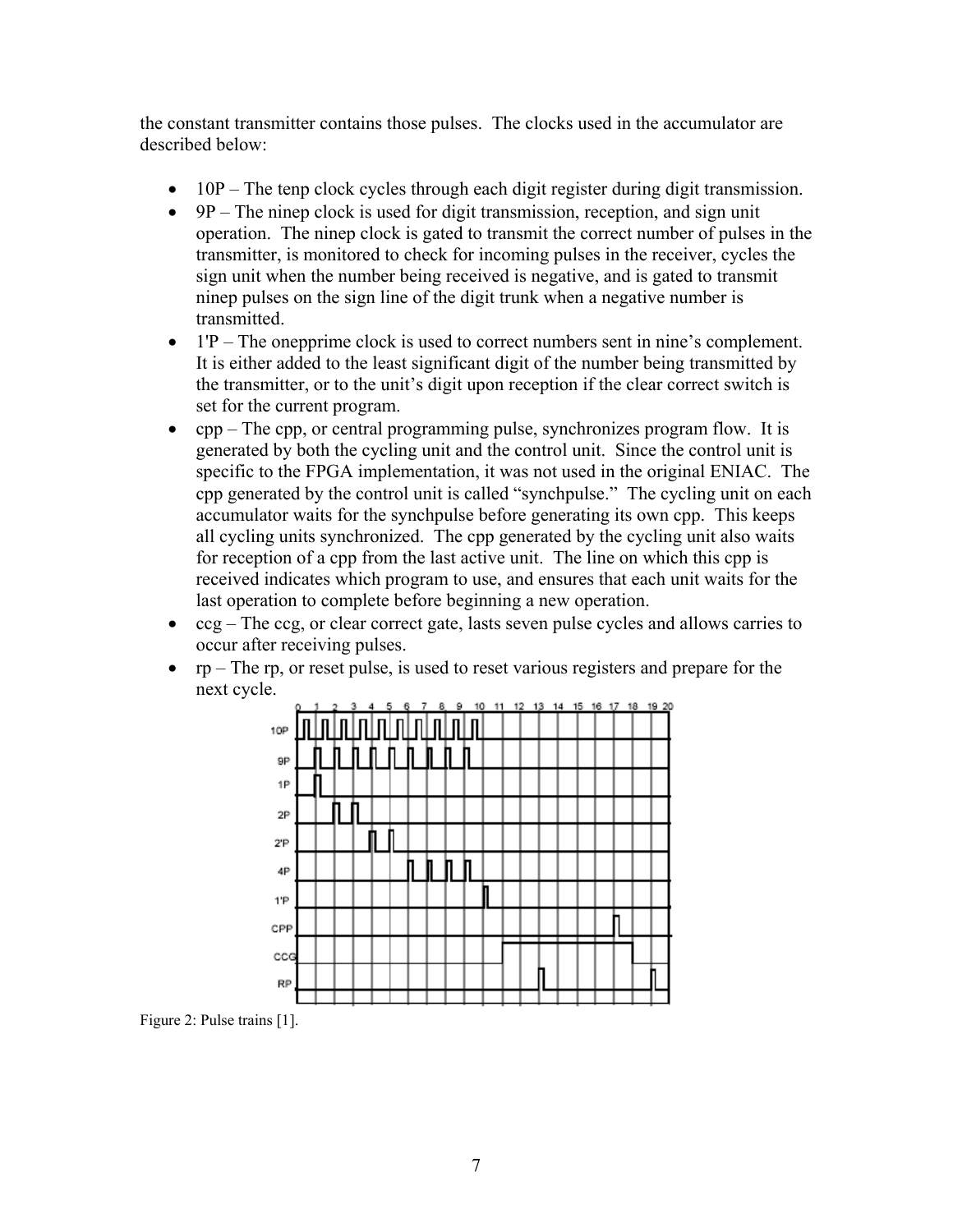#### **2.4 Accumulator**

The original ENIAC used a set of 10 vacuum tubes for each of 10 digits. The unit is initialized with the first tube on and all others off, to represent zero. If a digit pulse is received, the first tube is turned off and the second is turned on, to represent a 1. The FPGA implementation uses a 10-bit register to represent these 10 vacuum tubes; zeros represent off and ones represent on. Numbers are transmitted between units on a digit trunk. The digit trunk has 11 wires: one for each of the 10 digits and one for the plus or minus setting. Digits are transmitted using the corresponding number of pulses; a 3 would be transmitted by sending three pulses. The plus or minus line transmits nothing if the number is positive and transmits 9 pulses if the number is negative.

The accumulator has 34 switches on a panel similar to that shown in Figure 3. The significant digit switch goes from 0 to 10 and allows the user to select how many significant digits the accumulator uses. If the selective clear switch is turned on and the accumulator receives a selective clear signal from the initiating unit, the accumulator resets its digit registers according to the significant digits setting. Twelve programs can be set on each accumulator. Each program has an operation switch, which can be set to receive from one of five ports, transmit from one of two ports (or both), or do nothing. Each program also has a clear correct switch. If the clear correct switch is set, the accumulator will send the 1'P pulse to the unit's digit if in the receiving mode and clear the accumulators at the end of cycle if in the transmitting mode. Eight of the programs can be set to repeat up to nine times.



Figure 3: Accumulator panel [1].

The FPGA implementation of the accumulator has five components. The start-up component executes the initialization cycle by reading in switch settings, setting the RAM (random access memory), and resetting registers. The receiver shifts digit registers as digit pulses are received. The transmitter produces digit pulses according to the values stored in the digit registers. The PM Sign Unit keeps track of the sign of the stored number (plus or minus), and the LED component continuously updates the LEDs to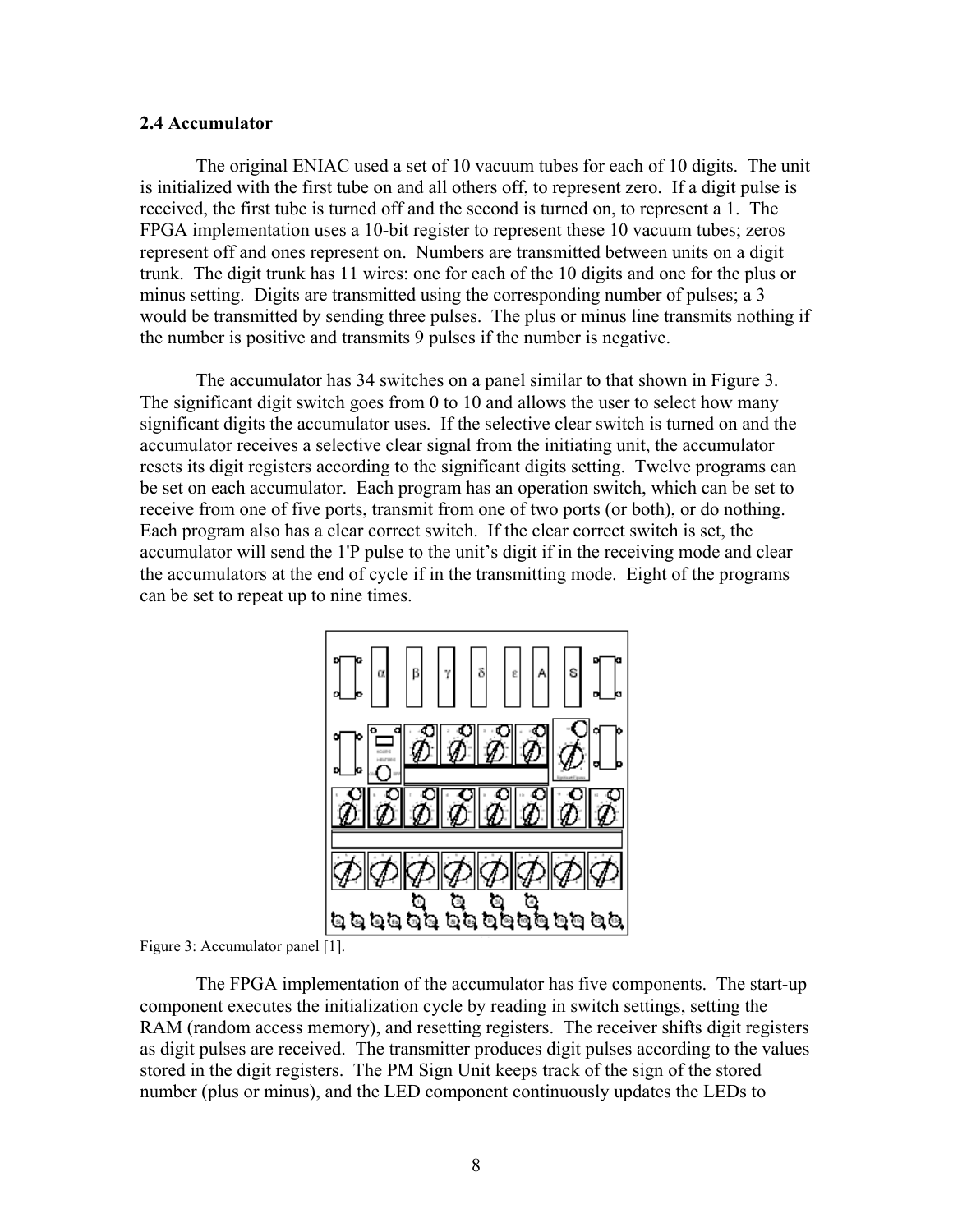reflect the number currently stored in each digit register. Interaction between the units is shown in Figure 1.

#### **2.4.1 Start-up**

When the FPGA system is turned on, the start-up unit runs an initialization cycle. The initialization cycle stores the setting of each switch into memory. The start-up unit runs off the clock from the control unit (not one of the clocks generated by the cycling unit). To read in switch settings, switches are scanned using a state machine with two states per switch. The first state sends out the address of each switch and the second state reads in the corresponding setting. The switch addresses are encoded and pass through an off chip decoder, activating the correct switch. The setting is received through a data bus that is used as program pulse input lines after the start-up cycle.

The selective clear and significant digit settings are stored in registers available to other accumulator components. Program settings are saved in a 9-bit word. Operation switch and repeat switch settings are encoded before saving to decrease RAM size. The first bit represents the clear correct setting, the next four bits represent the operation switch setting, and the last four bits represent the repeat switch settings. The resultant word is saved into RAM at the address corresponding to the program number (for example, settings for program one are saved to RAM address "0001").

The off chip decoder is also used to send program pulse outputs and select one of 4 digit trunks. If the current program has completed, the receiver sets the done flag high. The start up unit monitors the done flag, and emits the program pulse output on the correct line to the off chip decoder during the cpp. When the done flag is not high and the switches have been read in, the start up unit monitors the receive from register and sets the corresponding line of the off chip decoder high, allowing the selection of the correct digit trunk.

#### **2.4.2 RAM**

The random access memory (RAM) is dual port block RAM generated using the Core Generator feature of the ISE software package. Port A is used to write to RAM after setting the write enable bit high, and port B is used to read the RAM during accumulator operation. The RAM has 13 addresses and each word in RAM is nine bits long. The RAM address corresponds directly to the program being run. Words are described in 2.4.1: the first bit corresponds to the clear correct setting, the next four bits to the operation switch setting, and the last four bits to the repeat switch setting.

#### **2.4.3 Receiver**

 The receiver performs a variety of actions based upon the current place in the pulse train and various register settings. The basic purpose of the receiver is to increment digit registers as pulses are received. When the reception of a number causes a carry (a digit is at 9 and a pulse is received), the receiver increments the appropriate digit. The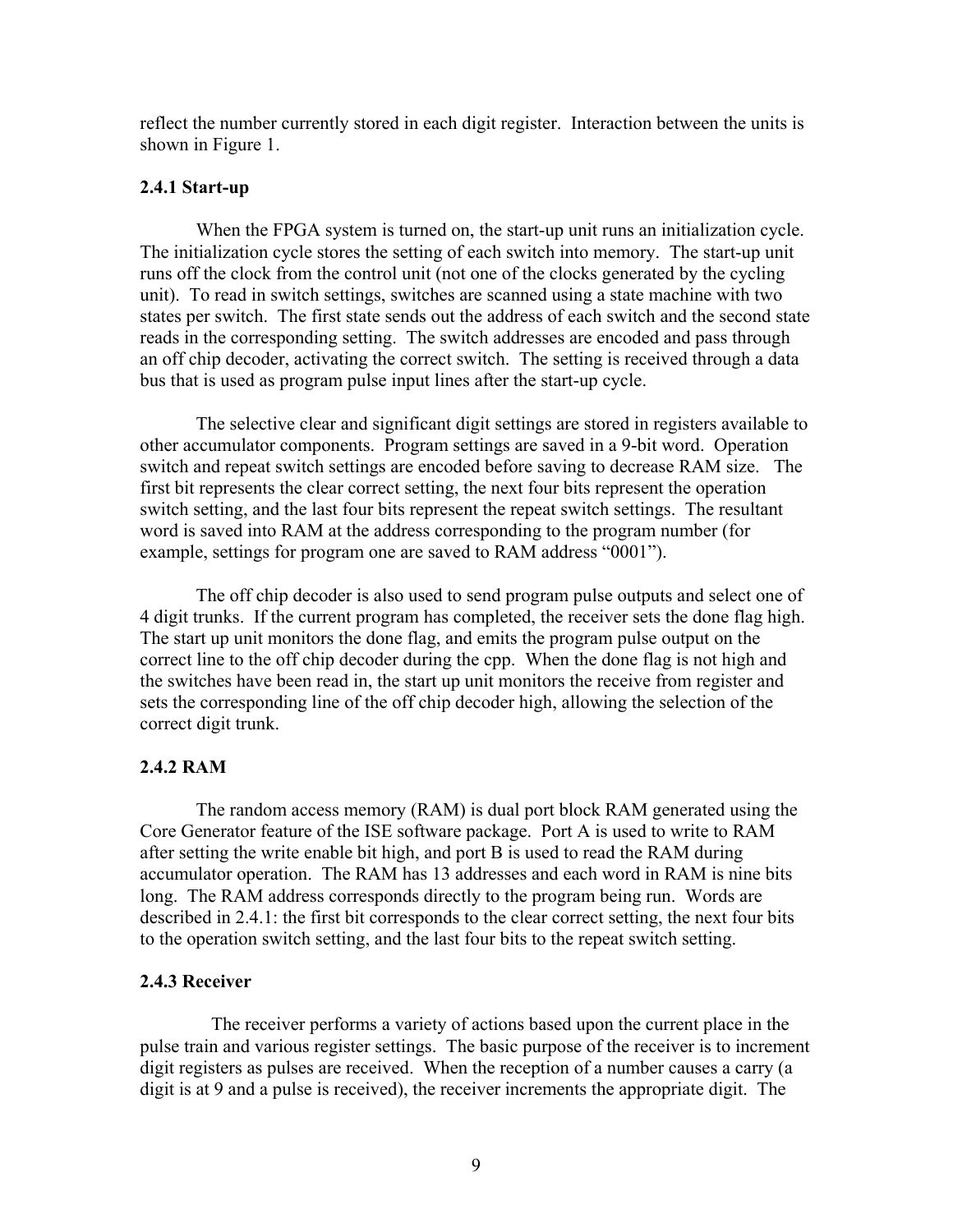receiver saves the values in the digit registers so that they can be transmitted on the next cycle or a number can be added to or subtracted from them. Register clears according to significant digit settings can occur in several different cases in the receiver, and a few other housekeeping occur in the receiver. It is the largest component of the accumulator.

 The receiver contains four processes. One process uses the cpp as a clock and is responsible for decrementing the repeat register and correctly setting the done flag. One process runs off the ninep clock and sets a flag whenever there are incoming digit pulses. The other two processes run off a faster clock, called ledclock, which was originally designed to run the LEDs. Since each process can monitor for events in only one clock, it was more convenient to run these two processes off the ledclock and use the other clocks as flags more than clocks. One of these processes sets flags to take care of carries generated when adding numbers in the accumulator. The other process contains the actual digit value registers and all other functionality. The process increments digit values when flags are set by either of the other two processes and runs various special functions.

 The receiver uses the following signals as clocks: the cpp, registerreset, onepprime, ccg, rp, and ninep. The current value of each digit, receive flag, and transmit flag outputs to other units are updated independent of any clock.

 The receiver stores the current value of each digit. The numbers are stored as 10-bit registers and numbers transmitted as pulses over a digit trunk as described above. The pulses are transmitted on the ninep clock. Each time the ninep clock goes high, one process in the receiver checks each line of the digit trunk. If the line is high, a pulse is being transmitted. The receiver sets "pshift" high, indicating that there is a shift due to a pulse. It also checks the value of the last bit of the corresponding digit register. If the last digit is high, the value currently stored is nine, and the pulse input should cause a carry to the next digit. The corresponding flag bit is set.

 Carries, as necessitated by flags set while transmitting, are preformed while the ccg gate is high in their own process. The process is run on the rising edge of the ledclock and runs from the least significant digit to the most significant digit using a state machine. If the flag for a particular digit is high, "fshift" is set high. The last bit of the digit is checked, and if it is high, "cshift" is set high for the next digit. If "cshift" must be set high, the next digit's last bit is checked, and if it is high, the next "cshift" is set. The process continues until no more carries are triggered. "fshift" is used for carries triggered while receiving pulses from the digit trunk, while "cshift" is used for carries triggered while implementing those carries. Flags from each state are reset in the next state.

 Each bit of all three shift flag registers are "or"ed together outside of any process. If any of the bits are high, then the final shift register will have a high bit. The main process increments the value stored in the registers based upon this final shift register by shifting the first nine bits of the digit register to the right and moving the tenth bit around to the first bit. The shift simulates the ring counters used to store and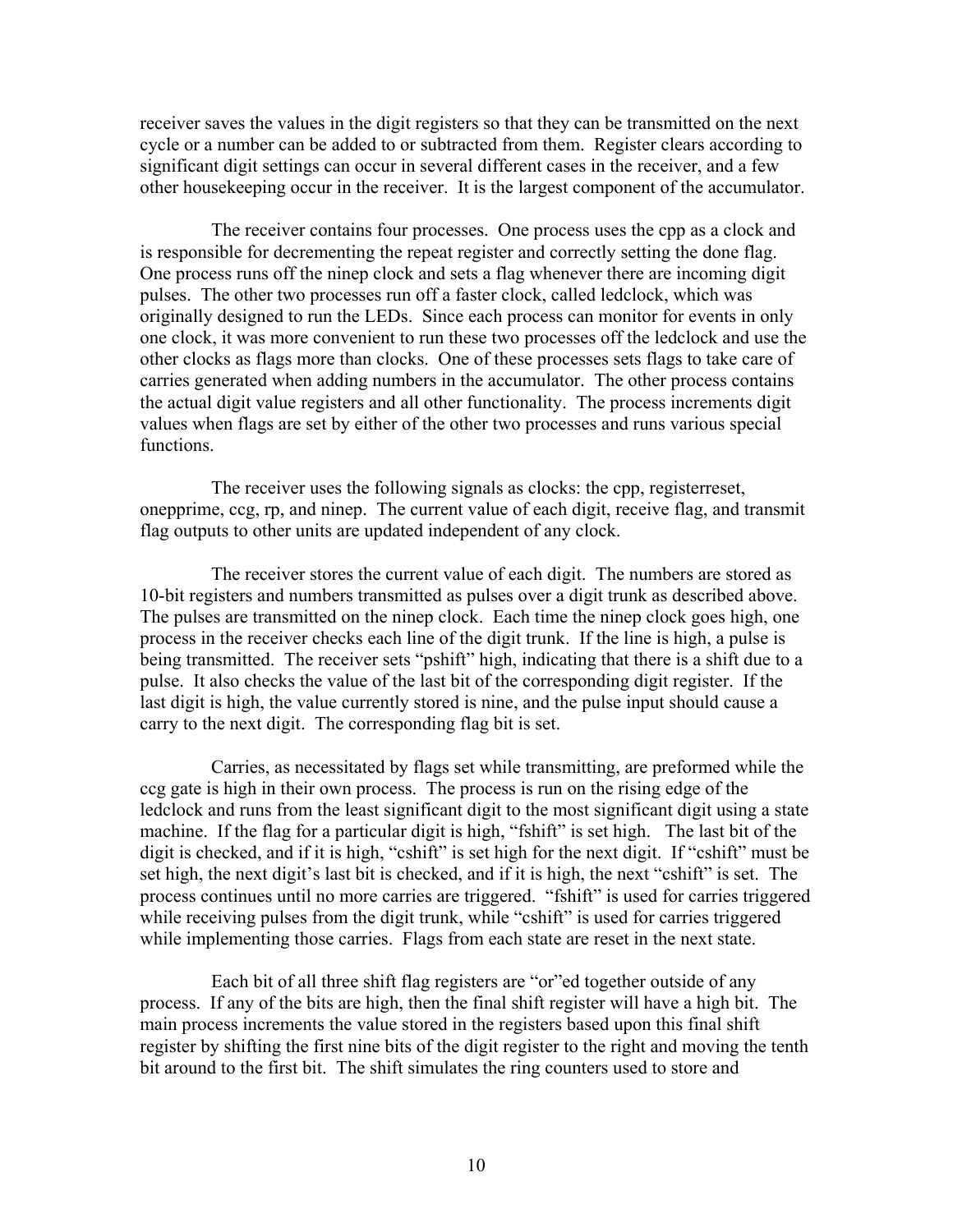increment digits in the original ENIAC. The main process also controls all of the special functionality of the accumulator.

 When the cpp is high, the receiver component resets flags, loads the next program from memory if necessary, and sets the registerreset flag as necessary. The registerreset flag is set if the current program is a transmit cycle and clear correct is set, the accumulator's selective clear switch is set and a selective clear signal is received from the initiating unit, or the initialization cycle is being run. If register reset is high, each digit is reset according to the accumulator's significant digit setting. These settings occur within the main receiver process. Program repetitions are monitored in a small separate process that uses the cpp as a clock. On a cpp event, the repeat register is decremented. When the register reaches 0, the repeat register resets and sets the done flag high.

 If clear correct is set high and the unit is receiving, the unit's digit is incremented by one on the 1'P clock. Negative numbers are incremented using nine's complement, but the accumulator works in ten's complement. The transmitted signal is usually corrected to ten's complement according to the significant digits setting, but in some cases this will not occur and the clear correct switch is set preemptively. In this case, the unit's digit is incremented (no matter the significant digit setting) and so the option is ineffective unless the significant digit setting is 10.

When rp is high, the data loaded from memory during cpp is distributed as appropriate. The data is stored as a 9-bit word, which then must be split into three pieces (clear correct, operation mode, and repeat switch setting). The first bit of the word is the clear correct setting, the next four bits are the encoded operation mode setting, and the last four bits are the encoded repeat switch setting. Flags receive, transmit, aout, and sout are set according to the operation mode setting (aout and sout signal the output through the A or S ports, for addition or subtraction). Register receivefrom is also set according to the operation mode setting; if the accumulator is set to receive, then one of five receive ports (alpha, beta, gamma, delta, or epsilon) must be chosen. The null operation (O on the accumulator panel) is performed by setting both receive and transmit flags low. The encoded words for each operation mode are shown in appendix 1. [3]

#### **2.4.4 Transmitter**

 The main function of the transmitter is to turn the zeros and ones in the digit registers into a set of pulses to transmit on the digit trunk. Each digit register is shifted to the right on the tenp clock until the '1' in the register is reached. At that point, a transmission flag is set and shifting continues to ensure that the number in the register returns to its original state. The transmission flag is combined with the ninep clock so that the number is correctly transmitted in nine's complement. If the number is positive, the nine's complement equivalent is just the number, so a 3 would be transmitted as three pulses. However, on transmission of a negative number, nine minus the digit value pulses are transmitted, with one pulse added to the least significant digit on the onepprime signal; it is thus transmitted as  $99999999999 -$  the number  $+ 1$ . In some cases, addition of the onepprime pulse is missed by the transmitter. Programmers set the clear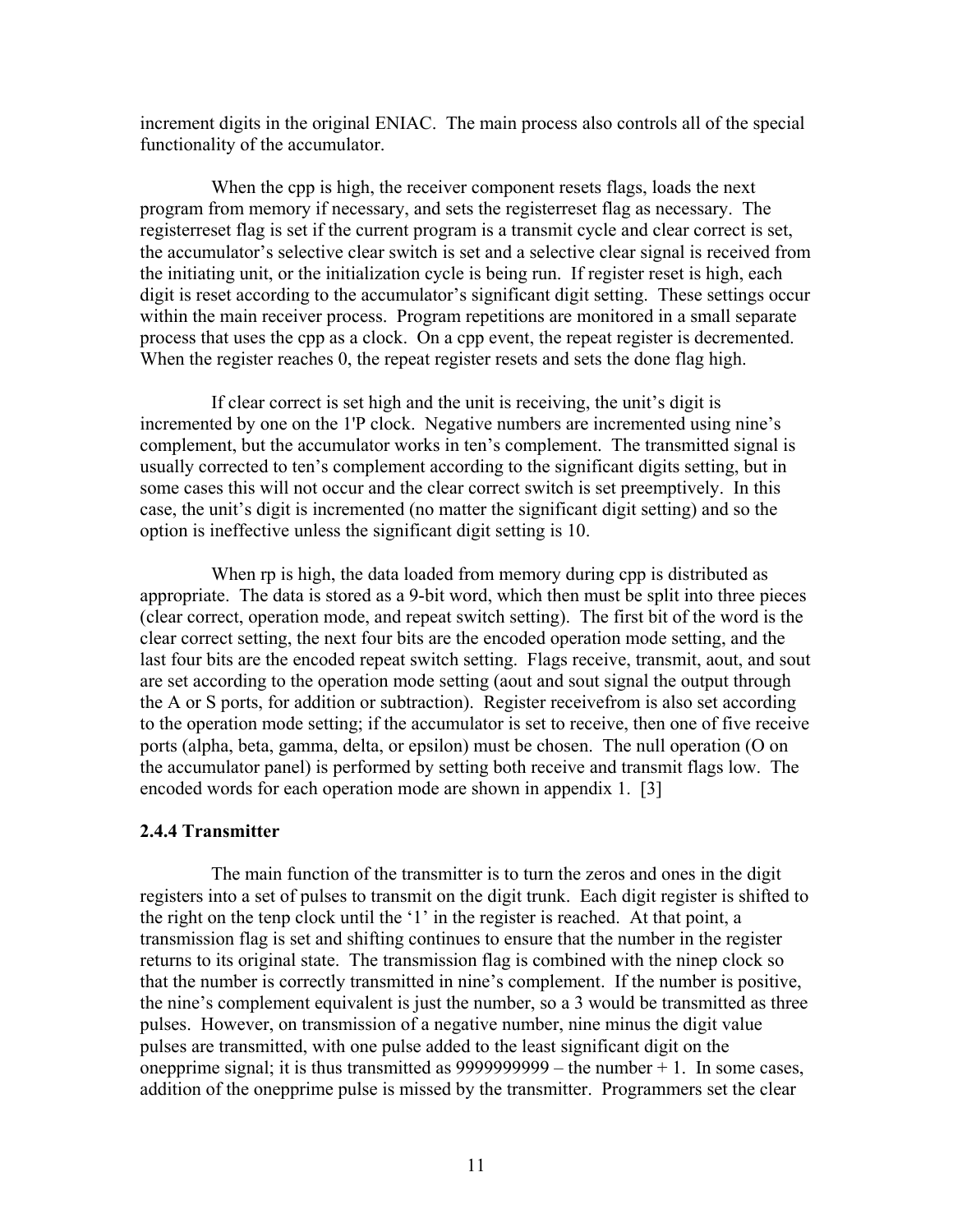correct switch on the receiving accumulator in anticipation of this mistake. This the only function preformed by the transmitter.

#### **2.4.5 PM Sign Unit**

 The plus-minus unit tracks the sign of the number stored in the accumulator. On transmission of a negative number, it sends nine pulses on the sign line of the digit trunk. The nine pulses change the sign of the receiving plus minus unit nine times, so the sign is flipped upon completion. The unit gates the ninep clock so that no pulses come out on the sign line if the number being transmitted is positive. If the most significant digit in the accumulator generates a carry, generating overflow, the sign unit flips. The overflow could be due to a true overflow, but is more likely the result of a subtraction using tens complement. In the case of a subtraction, the correct answer is produced by switching the sign of the number. If the sign of an operation is unexpected (for example, adding two numbers produces a negative number), a true overflow occurred. [3]

#### **2.4.6 LEDs**

 The LED display serves no purpose in the actual accumulator function. It is, however, an important debugging tool, and a similar display, using lamps behind halved ping pong balls, was present in the original ENIAC. The LED display is updated in real time with the current value of each digit register. Each column of the display represents a digit, and each row represents a value from zero to nine. The LED unit scans through each column and determines the value of the corresponding digit. It then selects the row corresponding to that value. The column and row address are then output to light the correct LED. To prevent the row value being output before the column value, or vice versa, the column value is set to a dummy address, the row value is set, and then the column is set correctly. The LED unit runs at a clock 10 times fast than the cycling unit, so that all 10 digits (columns) can be updated during each cycle and the displayed digit is the value currently stored.

 Two additional LEDs were added to the board, but are not controlled by the LED unit. One LED lights up when the number stored in the accumulator is negative, similar to a light on the original ENIAC. The other LED lights up when a program output pulse is emitted and is included for debugging and demonstration purposes. These LEDs direct outputs of the sign and start up components, respectively.

#### **2.5 Constant Transmitter**

 The constant transmitter allows the programmer to load a constant value directly to an accumulator by setting a variety of switches. The value indicated by reading in the switches is then generated using a combination of the 1P, 2P, 2'P, and 4P pulses. The constant transmitter can be generated using combinational logic in VHDL.

 The constant transmitter has two panels. One panel is used to choose the digit output terminal and the other to choose the constant. The constant is chosen by setting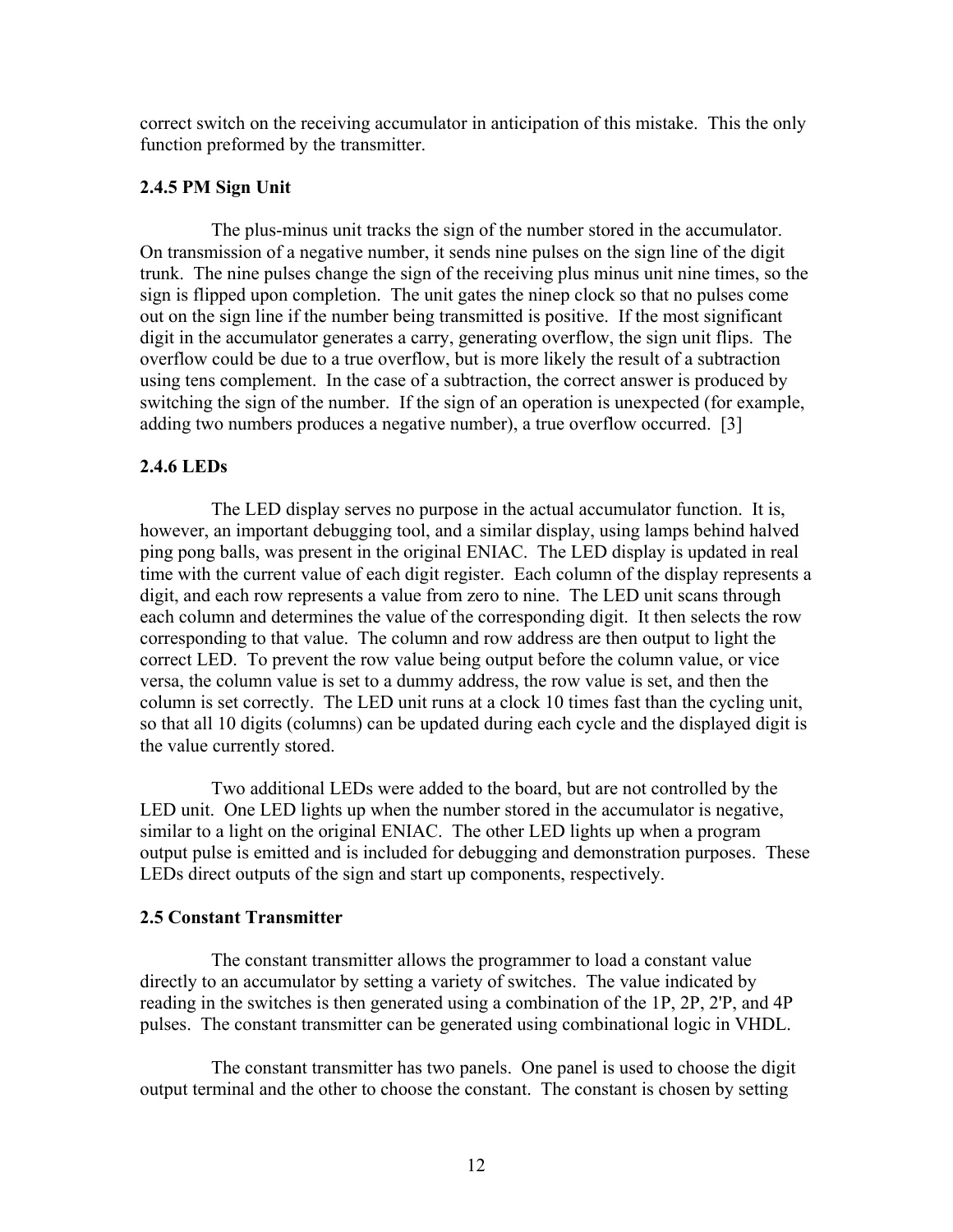between five and twenty dials. Each dial has the values zero through nine and represents a digit of the constant. The dials are arranged in groups of five, and the number to be transmitted can be composed from some combination of those groups. [1]

## **3. IMPLEMENTATION ON CHIP**

 The final implementation will be on a series of FPGAs with large panels similar to those of the original ENIAC. To test the work performed thus far, a PCB was designed to interface with a Xilinx IIe chip mounted on a Digilent Digilab II XL circuit board by Zheng Yang of the University of Pennsylvania. FPGA pins were assigned using the Digilent instruction manual and addresses for switches currently on the board are shown in appendix 2. [4]

 The PCB board is designed for testing purposes, and does not include the functionality of the full accumulator panels. The board has four program mode switches, four clear correct switches, and two repeat switches, so it can run four different programs, two with repeat capabilities. It has two transmit ports (for each addition and subtraction, like the original ENIAC) and four receive ports (as opposed to the ENIAC's five). It has ports to transmit and receive coordinating cpps. There is a significant digits dial (with choices from 0 to 9) and a selective clear switch. Nine LED banks with 10 LEDs each display the value currently held in the accumulator. Two additional LEDs give the current sign of the accumulator value and the current status of the program pulse output line. The PCB board is shown connected to the Digilab board in Figure 4, and the I/O structure is shown in Figure 5.

 The Spartan II FPGA has 96 input and output pins, but the full ENIAC accumulator panel requires over 100 input and output lines. Using encoded signals and a shared data bus drastically decreases the number of lines, and thus the number of pins, required to implement the design. The decoder shown in Figure 6 performs the switch selection, digit trunk input selection, and program pulse output depending upon the current cycle. The decoder takes a 4-bit binary address and converts it to one of 16 choices.

 During the start-up cycle, the start-up unit scans through the addresses of all the switches and outputs them one at a time through the decoder. When a switch's address is output by the decoder, that switch becomes active. The switch's data then floods the data bus and is input to the FPGA. When the next switch address is selected, the last switch becomes inactive, the new switch becomes active, and the correct data is received. The significant digits switch, four operation mode switches, two repeat switches, and four clear correct switches are accessed in this manner. The significant digits switch has 10 options, the operation mode has eight options, and the repeat switches have 10 options; their outputs are encoded to four bits within each switch. Each clear correct switch has only two options (high or low), but all four are accessed at the same time and so require all four input lines. The selective clear switch does not use this system, but is directly input to the FPGA as it has only two options (high or low).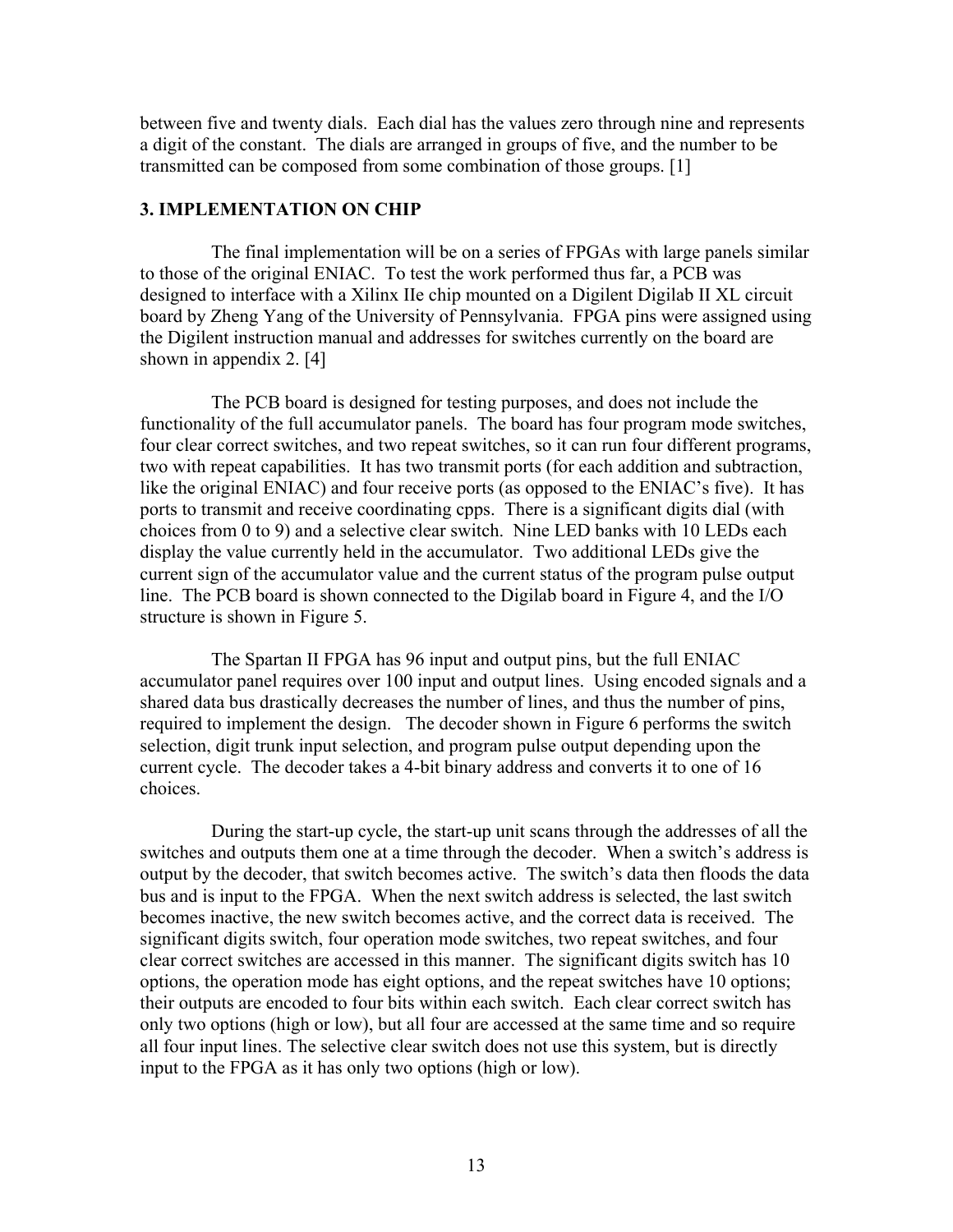During receive cycles, the receiver unit of the accumulator pulls down the current program's settings from RAM and determines the digit trunk from which to receive digit pulses. It then outputs the address of that digit trunk to the decoder. The decoder sends an output enable signal to the correct digit trunk based upon that address. The output enable signal allows the data from that digit trunk to reach the digit trunk data bus. All four receive digit trunks use the same pins into the FPGA. However, only one output enable can be active at a time, and thus only one digit trunk's data arrives per cycle. Two pins output program output pulses at the end of a program to activate the next program; there are only two program output pins, as only programs with repeat switches send the program output pulses. The program pulse output pin for program four has been connected to an LED for debugging and demonstration. The decoder also has two empty output lines; one of these lines must be selected when none of the other functions are desired.

 The data bus for the switches serves an additional purpose. After the switches have been scanned and their values stored, the buffer shown in the figure is activated, allowing the program pulse input lines to use the data bus. When a program pulse input is received on one of the four lines, it uses the data bus. The LEDs have eight output lines: four for column selection and four for row selection. There is also an LED which is on when the accumulator value is negative and off when it is positive. The additive and subtractive digit trunk outputs each have 10 lines, 9 for digits and 1 for the sign.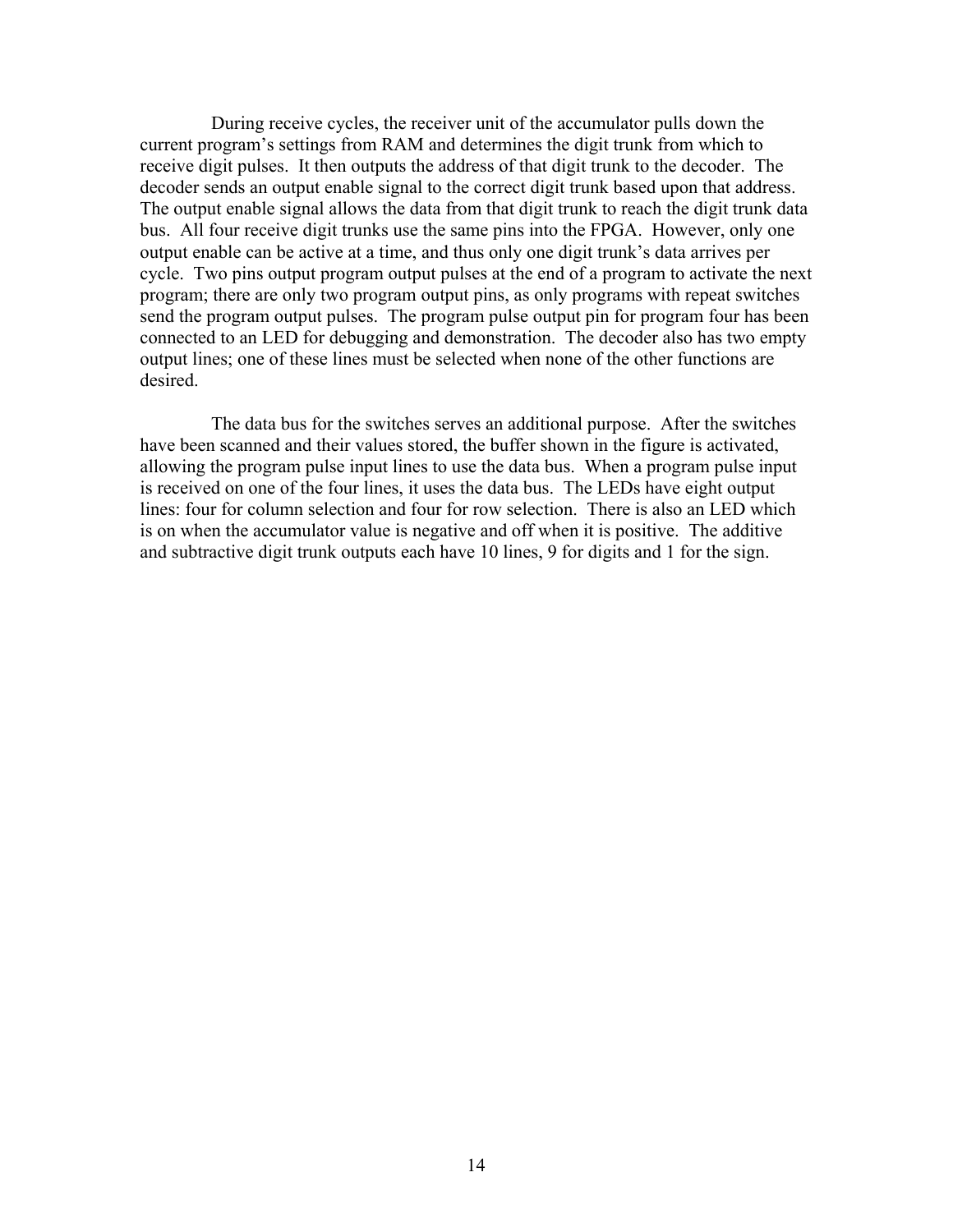

Figure 4: The board upon which the accumulator and cycling unit were implemented.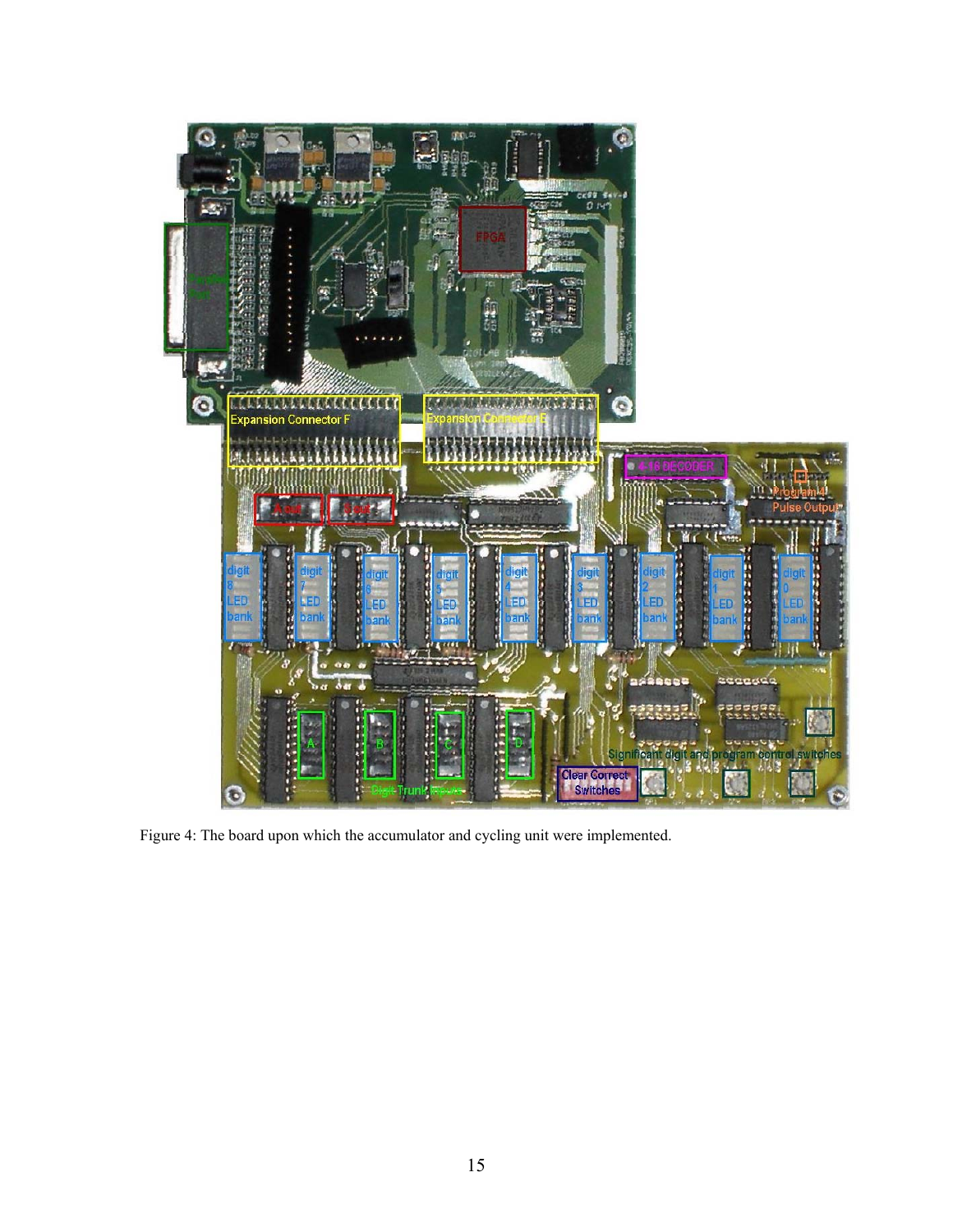

Figure 5: Connections between the FPGA and other devices.

## **4. RESULTS**

 The accumulator is fully functional in logical simulations, as shown in Figure 6. Timing simulations and actual implementation upon the board are less successful. The first units implemented on the board were the LED unit and clock divider. The LEDs can be directly loaded with a number by replacing the connection with the receiving unit by a constant value. During this implementation, the clock divider was used to decrease the FPGA device. Slowing down the clock is very useful for debugging.

 The cycling unit and receiver were implemented next. The cycling unit is required for operation of all units other than the LED unit. The accumulator was first set to display a certain value and then reset itself at the end of each addition cycle, to ensure the unit was functioning. The accumulator was then set to receive nine pulses per addition cycle in the unit's digit by tying the digit trunk to "00000000001," where the first bit represents the sign line, and the next 10 bits represent the 10 digits from digit 9 down to digit 0. The accumulator was thus expected to count by nines from zero to 9999999999.

 Counting on the unit's digit was relatively simple to debug. The carry operation was not as successful. The original design used a second set of ring counters to increment digits when flags were high during the ccg. This design was very similar to that of the original ENIAC, which simply let the carries run through the digits until the value settled. On the FPGA, however, the design created race conditions, and values did not have time to settle before they were tested. A single flag tended to cause the next digit to increment twice, and carries that triggered additional carries were not recognized. The current receiver layout presented the solution to this flaw. When counting by nines, the accumulator functions smoothly up to the transition between 999 and 1000. Each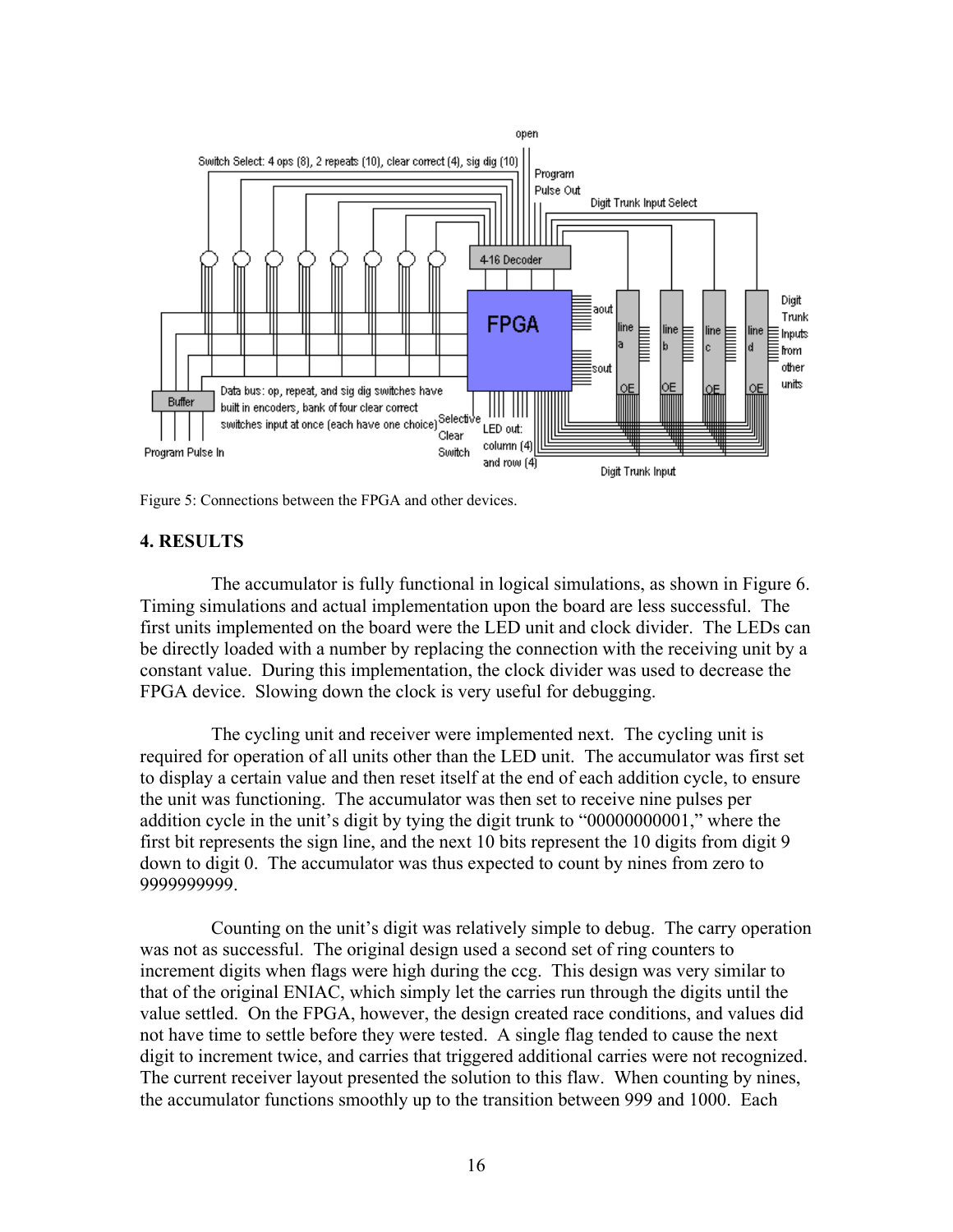time that a carry is triggered in the thousand's digit, the accumulator stops for approximately seven minutes. It then resumes and runs smoothly, with the correct answer for the last operation. The accumulator was run for a long period of time to observe the transition from 9999 to 10000. The transition again took approximately seven minutes.

 The start-up unit was tested by reading the value of the switches into memory and setting the LEDs to display values corresponding to the contents of RAM. The original design led to race conditions between selecting a switch and reading the corresponding input on the data bus, but using a state machine to step between choosing switches and reading inputs eliminated the problem. The sign indicator LED and program pulse output LED were added to the PCB to check for further functionality. Subtraction was simulated tying the digit trunk input to "10000000001." The first bit is '1,' so the sign of the number is negative. The number being received is thus -9 (since the pulse in the unit's place is received 9 times per addition cycle). The LEDs correctly displayed the value in the accumulator as 9 and the sign as negative. The clear correct switches were tested by setting the digit trunk to "10000000000," such that the unit was receiving "negative zero," while the clear correct switch was high. The accumulator incremented the unit's digit once per cycle on the onepprime pulse, as expected. The program pulse output functionality was tested by setting the repeat switch to various values and monitoring the program pulse output LED; it flashed after the correct number of program repetitions.

 The sign LED and program pulse output LED provided unexpected debugging information. A negative sign is represented by nine pulses during the first half of the addition cycle (on the ninep clock), with the sign flipping each time a pulse is received. The sign thus flips on the ninep, and the sign LED flashes on the ninep. When the accumulator was allowed to run to the point that the seven minute delay occurs, the digit LEDs again stopped. The sign LED, however, continued flashing. The program pulse output LED continued flashing at the correct times. The accumulator, then, continues functioning while the logic delay occurs.



Figure 6: Transmitter outputting pulses in a logic simulation. The value in the accumulator was obtained by adding 6 to 999, and the output of 1005 on the digit trunk is shown, with the least significant digit line shown on top.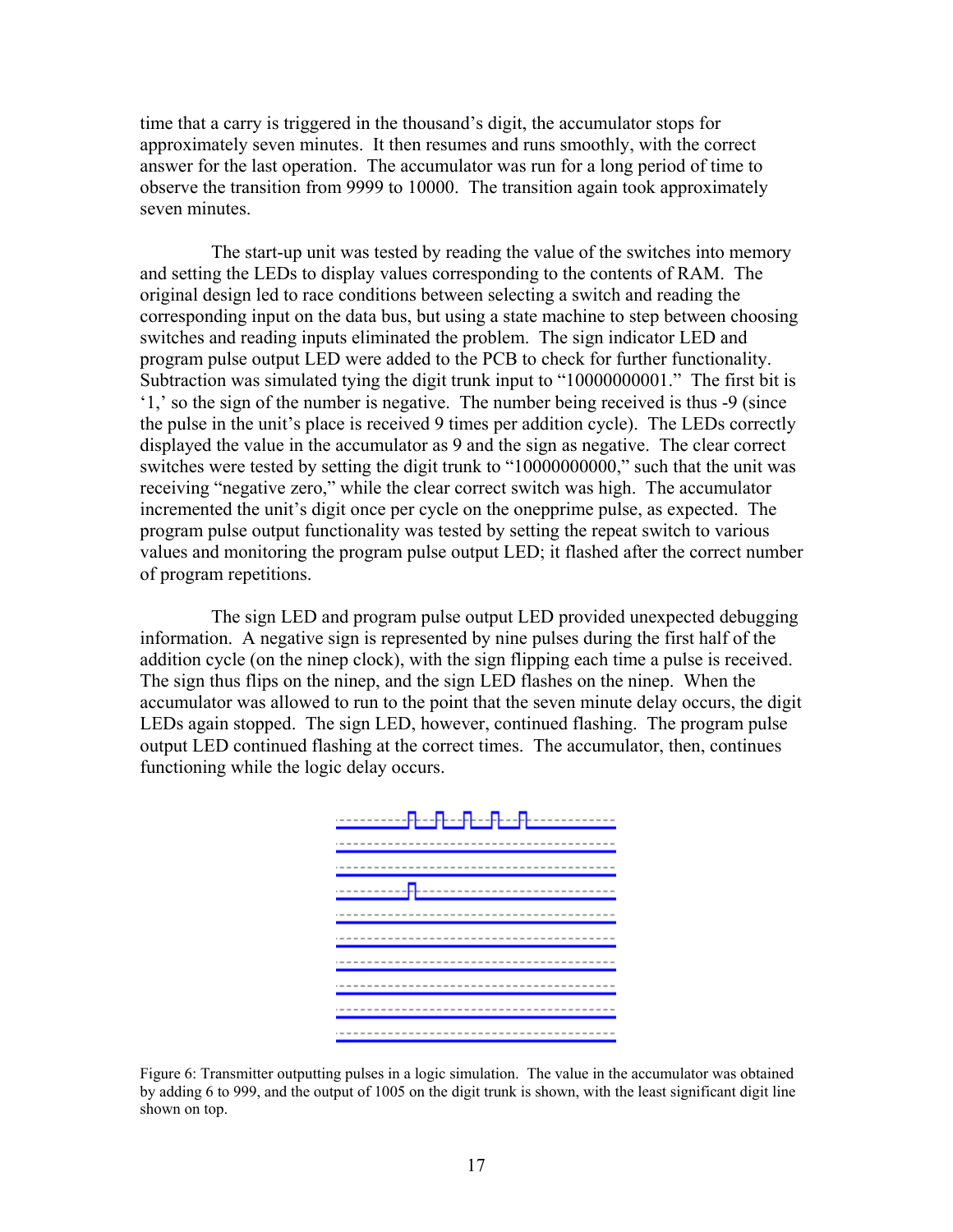#### **5. DISCUSSION AND FUTURE WORK**

 Difficulties experienced in the project stemmed from the adherence to the original pulse train and resultant timing issues. Running off the pulse train increased program complexity and decreased productivity. The original ENIAC was more efficient and fail proof than this implementation. The FPGA chip used for implementation was a tight fit, and a larger chip would improve system performance.

 Space constraints were a constant limitation. The FPGA used has 30,000 logic gates; devices with up to 500,000 gates are commonly available. The code was optimized several times to fit onto the chip. The optimization included converting behavioral statements (if…else statements) into combinational logic statements and reducing the number of registers used in the code. The carry operation was originally implemented in a separate entity than the receiver, but the two entities were combined to reduce size. The optimization significantly reduced program size, but the chip still did not contain sufficient space. After changing compiler preferences to emphasize optimization during the translation and mapping processes, the entire implementation fit onto the desired FPGA.

The problems experienced during the counting trial suggest timing will be an issue. The reason for the seven minute delay after 110 addition cycles is unclear. The sign and program pulse output LEDs show that the cycling unit, sign component, and even some of the receiver continue functioning. When the significant digit setting is set so that the second least significant bit is five upon start up, the seven minute delay occurs after 110 cycles, not at the value 993. The delay appears unrelated to the cycling unit or carry operation. The delay will cause major synchronization problems with the other units as the program pulse output continues during the delay.

 Implementation with the full input and output capabilities will require several changes to the program. The start-up unit, in which the switches are read, needs several changes for the full implementation. It will need to be redesigned for the encoders, decoders, and I/O structure of the full panels. The words stored to RAM are designed for the full implementation, so RAM and the word convention associated with it will not need to be modified. The receiver decodes information from RAM, and assumes the full data format that will be needed for the full unit. Addresses will change with the full implementation, but the current format should be sufficient for the required increased input and output.

 The final product will include a system of three accumulators and a constant transmitter. The constant transmitter was not designed for this report. The cycling unit designed for the accumulators does not contain the 4P, 2P, 2'P, and 1P pulses that are unique to the constant transmitter. However, the first cycling unit was designed to work for any unit and thus includes these pulses. The constant transmitter should be a relatively simple piece to design and implement. The interaction between three accumulators will need to be thoroughly tested and debugged, as it has been performed only in simulation for this report.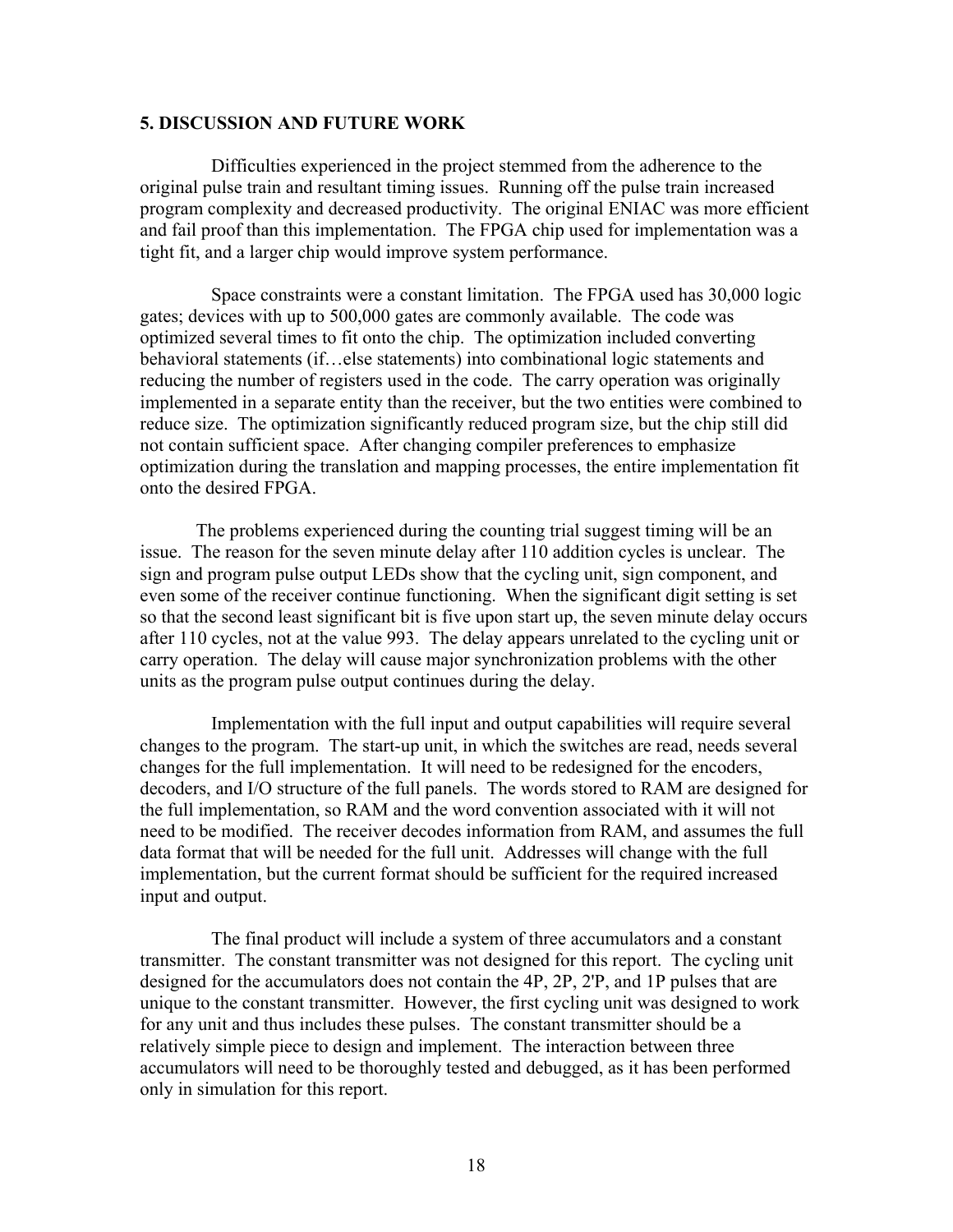#### **6. CONCLUSIONS**

 The work described in this paper achieved the original goals for the summer project. Two accumulators were not hooked together, preventing full testing, and debugging may still be necessary for the completed units. The project proved more difficult than expected due to timing issues and unfamiliarity with the Xilinx platform. Learning the architecture of the original ENIAC took a significant amount of time, but the architecture is relatively straightforward. The architecture was designed for the hardware available at the time. Implementing it on modern hardware was difficult, as the concept of a system running off a set of 10 clocks is unusual and the FPGA is not designed to run on more than one clock. Significant progress toward the final product was made on this project. The final product will provide an excellent learning opportunity for people to experience how the first general purpose computer was programmed.

## **7. ACKNOWLEDGMENTS**

 I would like to take this opportunity to thank my advisor, Professor Jan Van der Spiegel, and Zheng Yang, the graduate student who helped me with this project, including designing and building the PCB on which I implemented my work. I would also like to thank the National Science Foundation for providing funding for my project through the SUNFEST REU program. Finally, I would like to thank my fellow SUNFEST student, Nicole Dilello, and my lab partner from previous projects, Seth Jacobson, for their advice in various stages of the project.

## **8. REFERENCES**

1. J. Van der Spiegel, J. Tau, T. Ala'ilima, and L. P. Ang, The ENIAC: History, Operation, and Reconstruction in VLSI, *The First Computers—History and Architectures*, MIT Press, eds. R. Rojas, 2000, p.121-178.

2. J. Tau, ENIAC on a Chip: The Monolithic ENIAC, Master's Thesis, Philadelphia, PA, University of Pennsylvania School of Engineering and Applied Science, December 1996.

3. A. Goldstine, Technical Description of the ENIAC, Part I, Philadelphia, PA, University of Pennsylvania Moore School of Electrical Engineering, June 1, 1946.

4. Digilab 2 XL Reference Manual, Pullman, WA, Digilent, Inc., May 7, 2002, p. 6.